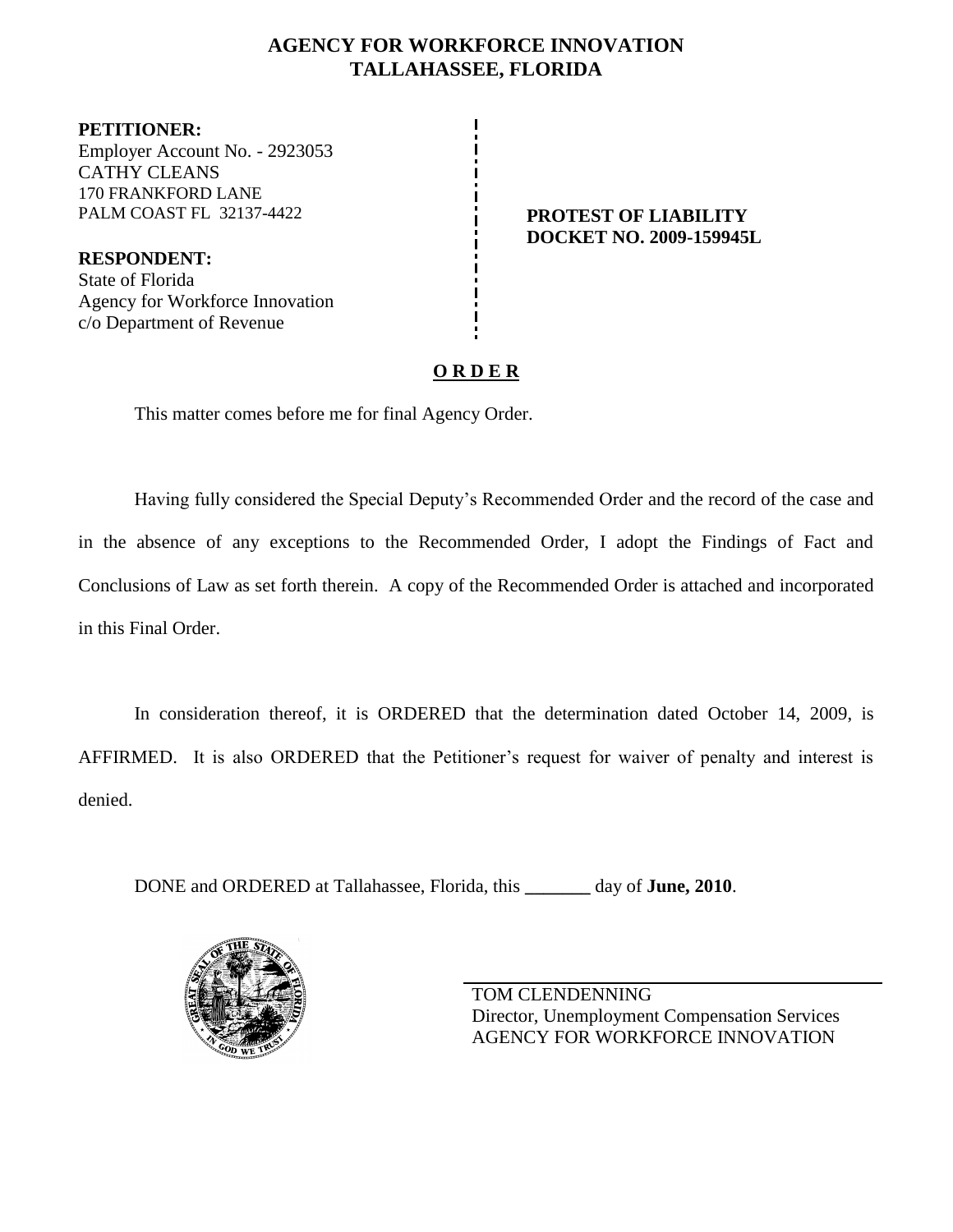## **AGENCY FOR WORKFORCE INNOVATION Unemployment Compensation Appeals**

MSC 345 CALDWELL BUILDING 107 EAST MADISON STREET TALLAHASSEE FL 32399-4143

#### **PETITIONER:**

Employer Account No. - 2923053 CATHY CLEANS CATHY VANDERBRINK 170 FRANKFORD LANE PALM COAST FL 32137-4422

#### **PROTEST OF LIABILITY DOCKET NO. 2009-159945L**

### **RESPONDENT:**

State of Florida Agency for Workforce Innovation c/o Department of Revenue

# **RECOMMENDED ORDER OF SPECIAL DEPUTY**

TO: Director, Unemployment Compensation Services Agency for Workforce Innovation

This matter comes before the undersigned Special Deputy pursuant to the Petitioner's protest of the Respondent's determination dated October 14, 2009.

After due notice to the parties, a telephone hearing was held on March 16, 2010. The Petitioner was represented by its attorney. The Petitioner appeared and testified. The Respondent, represented by a Department of Revenue Tax Specialist, appeared and testified. The Joined Party appeared and testified.

The record of the case, including the recording of the hearing and any exhibits submitted in evidence, is herewith transmitted. Proposed Findings of Fact and Conclusions of Law were received from the Petitioner.

#### **Issue:**

Whether services performed for the Petitioner by the Joined Party and other individuals working as housekeeping cleaners constitute insured employment pursuant to Sections 443.036(19), 443.036(21); 443.1216, Florida Statutes, and if so, the effective date of the liability.

Whether the Petitioner is entitled to a waiver of penalty and interest for delinquent reports pursuant to Section 443.141(1), Florida Statutes and Rule 60BB-2.028(4), Florida Administrative Code.

## **Findings of Fact:**

1. The Petitioner is an individual who attempted to start a construction cleaning business in May 2006. She was not successful cleaning new construction projects and in the middle of March 2007 the Petitioner obtained a contract to clean six condominium units. The Petitioner operates the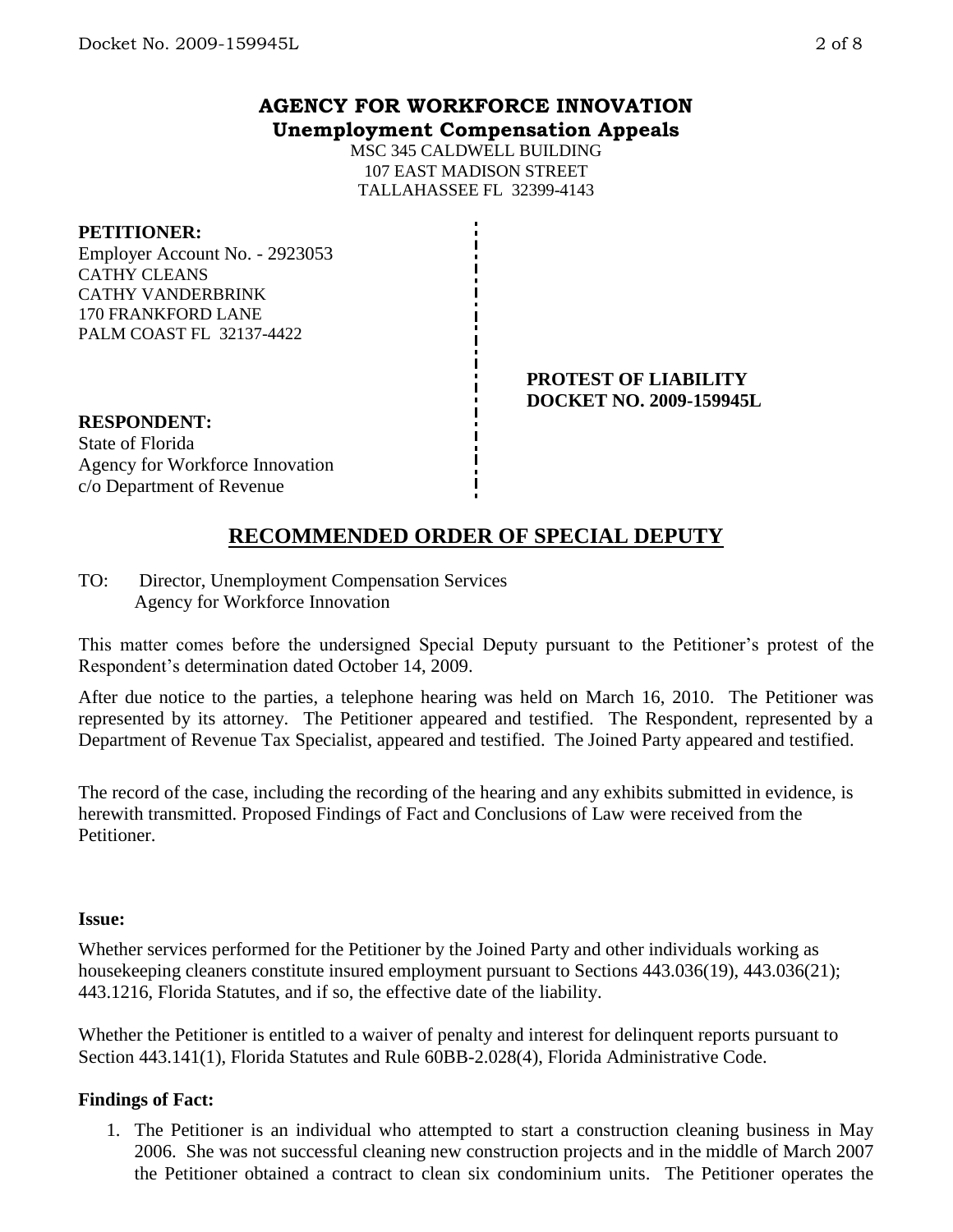residential cleaning business as a sole proprietor. Beginning in March 2007 the Petitioner hired other workers to clean the condominiums. The Petitioner obtained additional contracts to clean condominiums and residences and placed help wanted advertisements in a local newspaper to hire additional individuals to do the cleaning.

- 2. A friend of the Joined Party did cleaning for the Petitioner and informed the Joined Party that the Petitioner was seeking workers to clean condominiums and residences. The Joined Party contacted the Petitioner and was interviewed. The Petitioner told the Joined Party that the rate of pay was \$30 for a two bedroom condominium, \$35 for a three bedroom condominium, and \$8.50 per hour for residences. The Petitioner told the Joined Party that the Joined Party would be a self contractor paid by a 1099. The Joined Party accepted the offer of work on or about November 30, 2007.
- 3. The Petitioner provided the Joined Party with a *Sub-contract Information Sheet* which the Joined Party was required to sign. The Petitioner required all of the workers to sign a *Sub-contract Information Sheet. The Sub-contract Information Sheet states* "I understand that the money I earn, working for Cathy Cleans!!!, will be as a sub-contractor, and that I will be responsible for my own federal taxes (no federal withholding, Social Security, or Medicare tax, will be withheld from my pay) and that I, and the IRS, will receive a Form 1099-MISC, from Cathy Cleans!!!, listing the amount of income, that I earned, at the end of the tax year." The Joined Party signed the *Subcontract Information Sheet* on November 30, 2007.
- 4. The Joined Party's first two days of work were for training. The Joined Party was trained by the Petitioner and the Petitioner showed the Joined Party how the Petitioner wanted the work to be performed. The Petitioner paid the Joined Party \$8.50 per hour during the training period.
- 5. The Petitioner told the Joined Party to report for work at a meeting point, usually a shopping center parking lot. The Petitioner determined the days of work and the meeting times. The workers would assemble at that place and time and the Petitioner would then assign the workers to ride to the work sites with a supervisor. When the work day was finished the supervisor would contact the Petitioner so that the Petitioner could compute the time worked by the housekeeping cleaners. The cleaners were not required to complete timesheets or keep track of the time worked.
- 6. The Petitioner provided all of the cleaning supplies and the equipment that was necessary to perform the work. When each condominium or residence was completed it was inspected by the supervisor or by the Petitioner.
- 7. After the Joined Party worked for the Petitioner for approximately two months, the Petitioner promoted the Joined Party to the position of supervisor. The Petitioner increased the Joined Party's hourly rate of pay to \$9.50 per hour.
- 8. As a supervisor the Joined Party was responsible for transporting the workers, the cleaning supplies, and the equipment in her own car to the work locations. The Joined Party did not have any expenses in connection with the work other than the use of her car to transport the workers, supplies, and equipment.
- 9. The Petitioner provided the Joined Party with a list of the condominiums and the residences to be cleaned, the order in which they were to be cleaned, and the times that the Joined Party was to arrive at each condominium or residence. The Joined Party was not allowed to deviate from the schedule. If the Joined Party was delayed in arriving at a work location, the Joined Party was responsible for contacting the Petitioner's client. Although the Joined Party was responsible for supervising the work of the cleaners, the Petitioner or the Petitioner's husband also inspected the work after it was inspected by the Joined Party.
- 10. The Joined Party was responsible for training new housekeeping cleaners. The Joined Party did not usually do cleaning but she was responsible for supervising the workers and checking their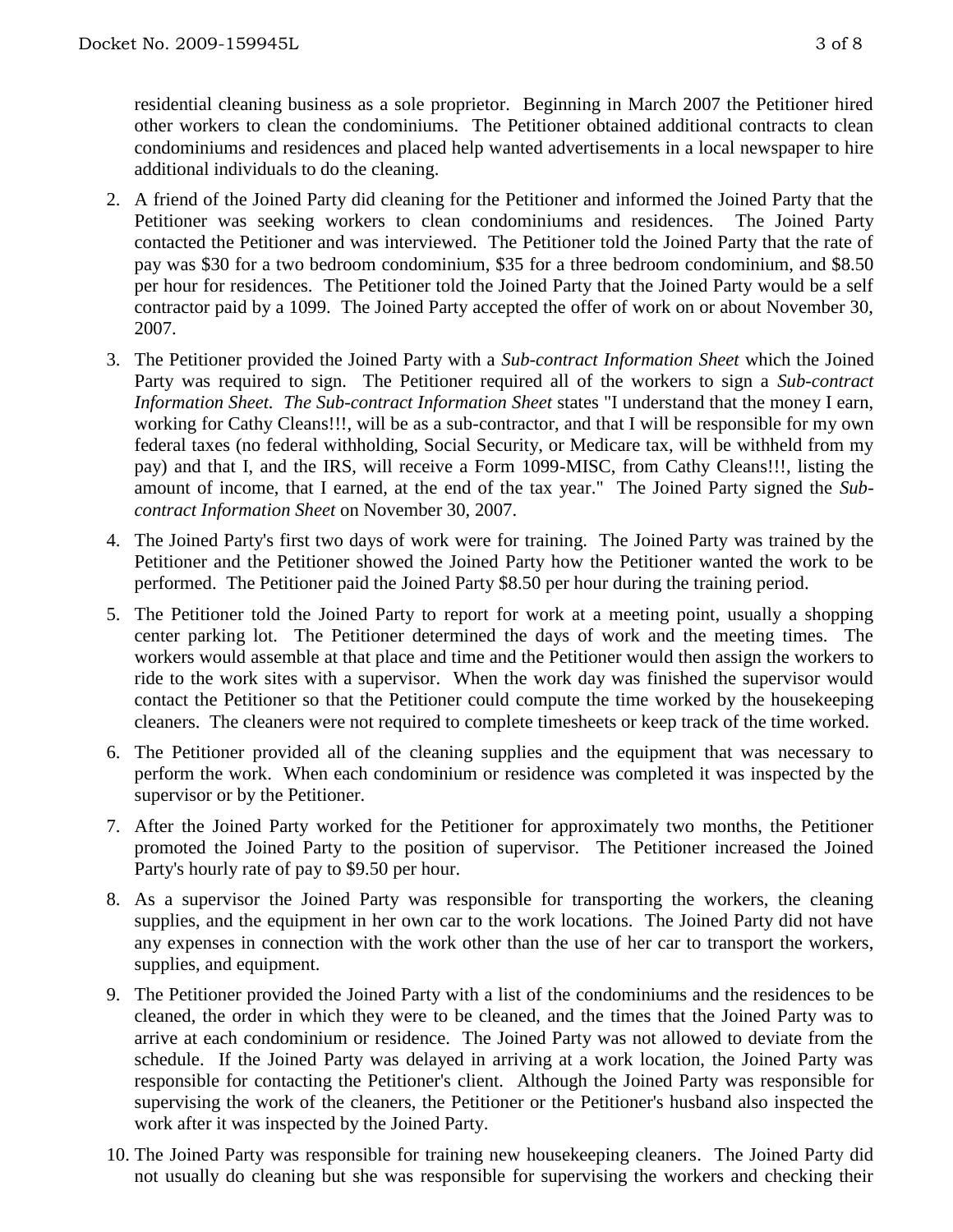work. The Joined Party did not have the authority to hire new workers and she did not have the authority to discharge workers. The Joined Party could warn a worker and could recommend that the Petitioner discharge the worker. During 2008 the Petitioner had 128 workers, all of whom the Petitioner classified as subcontractors. However, the Petitioner usually only had 12 to 20 workers at a time. Many of the workers were discharged by the Petitioner due to unsatisfactory performance.

- 11. The Joined Party did not have her own business. She did not have a business license, did not have workers' compensation insurance, did not have business liability insurance, did not advertise, and did not offer services to the general public. While working for the Petitioner the Joined Party did not perform any services for others. The Joined Party was required to personally perform the work for the Petitioner and she could not hire others to perform the work for her.
- 12. The Petitioner did not withhold any taxes from the Joined Party's pay. The Petitioner did not provide any fringe benefits such as paid holidays, paid vacations, health insurance, or retirement benefits. At the end of 2008 the Petitioner reported the Joined Party's earnings on Form 1099- MISC as nonemployee compensation.
- 13. Either party had the right to terminate the relationship at any time without a breach of contract penalty. The Petitioner warned the Joined Party about her work performance and on December 11, 2008, the Petitioner terminated the Joined Party due to attendance issues.
- 14. The Joined Party filed a claim for unemployment compensation benefits effective September 6, 2009. When the Joined Party did not receive credit for the earnings which she received from the Petitioner, the Joined Party filed a *Request for Reconsideration of Monetary Determination.* On October 14, 2009, the Department of Revenue issued a determination holding that the Joined Party and other individuals performing services as housekeeping cleaners were the Petitioner's employees. Among other things the determination states that even if the Petitioner files a written protest the Petitioner is still required to submit quarterly reports to include those workers covered under the determination and that if the protest results in a ruling in the Petitioner's favor, the Department of Revenue will refund the taxes paid as a result of the determination.
- 15. The Petitioner filed a written protest which was received by the Department of Revenue on October 29, 2009.
- 16. The Petitioner did not submit the quarterly reports as required by the October 14, 2009, determination. On November 10, 2009, the Department of Revenue issued a *Notice of Final Assessment* based on an estimate of the taxes that were due. In addition the Department assessed penalties as a result of the Petitioner's failure to file the quarterly reports. On November 30, 2009, through its attorney, the Petitioner protested the *Notice of Final Assessment.* At the hearing held on March 16, 2010, the Petitioner's attorney requested that the special deputy take jurisdiction on the issue of waiver of penalty and interest. As on March 16, 2010, the Petitioner had not filed the quarterly reports.

#### **Conclusions of Law:**

- 17. The issue in this case, whether services performed for the Petitioner constitute employment subject to the Florida Unemployment Compensation Law, is governed by Chapter 443, Florida Statutes. Section 443.1216(1)(a)2., Florida Statutes, provides that employment subject to the chapter includes service performed by individuals under the usual common law rules applicable in determining an employer-employee relationship.
- 18. The Supreme Court of the United States held that the term "usual common law rules" is to be used in a generic sense to mean the "standards developed by the courts through the years of adjudication." United States v. W.M. Webb, Inc., 397 U.S. 179 (1970).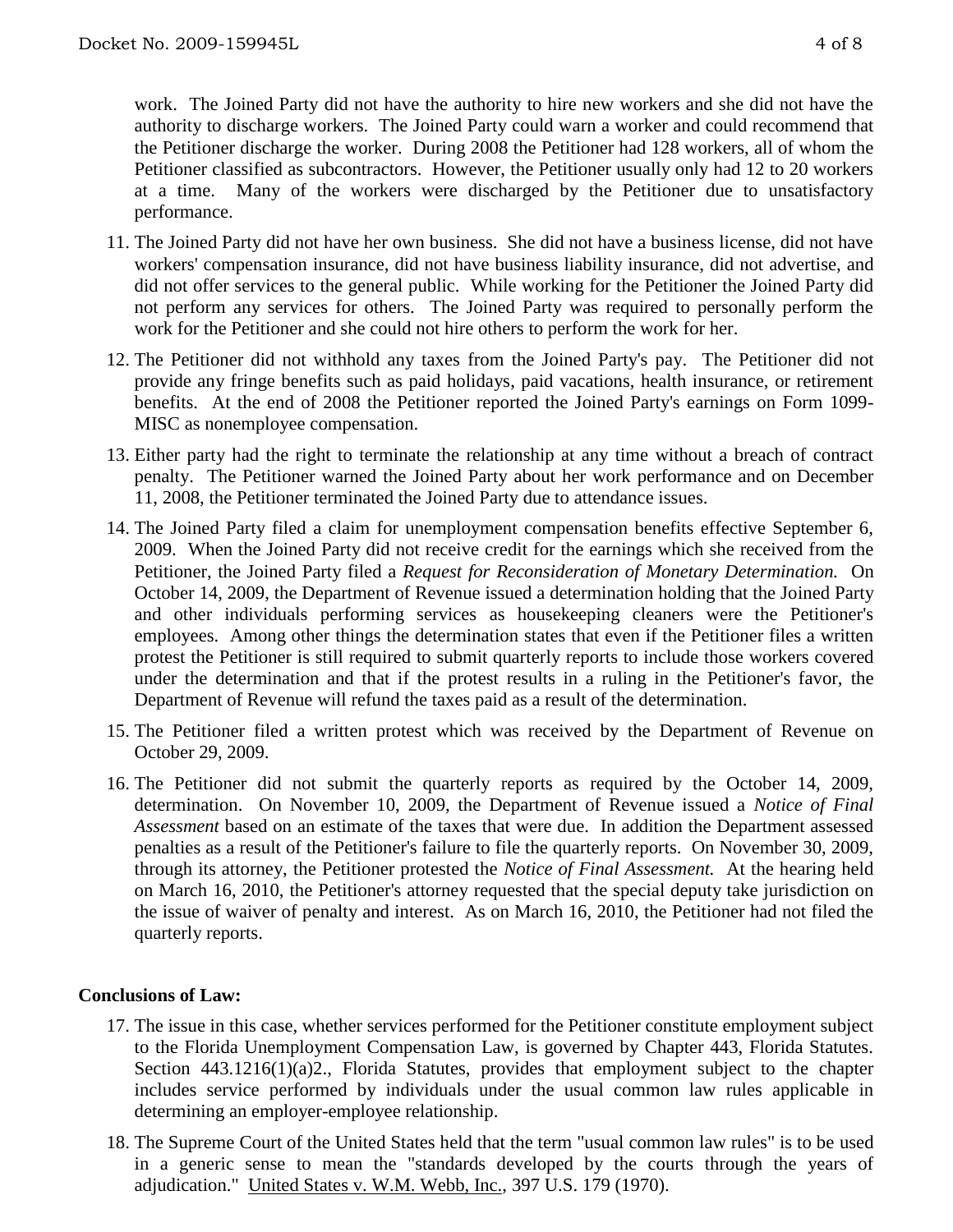- 19. The Supreme Court of Florida adopted and approved the tests in 1 Restatement of Law, Agency 2d Section 220 (1958), for use to determine if an employment relationship exists. See Cantor v. Cochran, 184 So.2d 173 (Fla. 1966); Miami Herald Publishing Co. v. Kendall, 88 So.2d 276 (Fla. 1956); Magarian v. Southern Fruit Distributors, 1 So.2d 858 (Fla. 1941); see also Kane Furniture Corp. v. R. Miranda, 506 So.2d 1061 (Fla. 2d DCA 1987).
- 20. Restatement of Law is a publication, prepared under the auspices of the American Law Institute, which explains the meaning of the law with regard to various court rulings. The Restatement sets forth a nonexclusive list of factors that are to be considered when judging whether a relationship is an employment relationship or an independent contractor relationship.
- 21. 1 Restatement of Law, Agency 2d Section 220 (1958) provides:
	- (1) A servant is a person employed to perform services for another and who, in the performance of the services, is subject to the other's control or right of control.
	- (2) The following matters of fact, among others, are to be considered:
		- (a) the extent of control which, by the agreement, the business may exercise over the details of the work;
		- (b) whether or not the one employed is engaged in a distinct occupation or business;
		- (c) the kind of occupation, with reference to whether, in the locality, the work is usually done under the direction of the employer or by a specialist without supervision;
		- (d) the skill required in the particular occupation;
		- (e) whether the employer or the worker supplies the instrumentalities, tools, and the place of work for the person doing the work;
		- (f) the length of time for which the person is employed;
		- (g) the method of payment, whether by the time or by the job;
		- (h) whether or not the work is a part of the regular business of the employer;
		- (i) whether or not the parties believe they are creating the relation of master and servant;
		- (j) whether the principal is or is not in business.
- 22. Comments in the Restatement explain that the word "servant" does not exclusively connote manual labor, and the word "employee" has largely replaced "servant" in statutes dealing with various aspects of the working relationship between two parties.
- 23. In Department of Health and Rehabilitative Services v. Department of Labor & Employment Security, 472 So.2d 1284 (Fla. 1<sup>st</sup> DCA 1985) the court confirmed that the factors listed in the Restatement are the proper factors to be considered in determining whether an employer-employee relationship exists. However, in citing La Grande v. B&L Services, Inc., 432 So.2d 1364, 1366 (Fla.  $1<sup>st</sup> DCA$  1983), the court acknowledged that the question of whether a person is properly classified an employee or an independent contractor often cannot be answered by reference to "hard and fast" rules, but rather must be addressed on a case-by-case basis.
- 24. The Petitioner required the Joined Party to sign a *Sub-contract Information Sheet,* an agreement which states that the Joined Party is a subcontractor. A statement in an agreement that the existing relationship is that of independent contractor is not dispositive of the issue. Lee v. American Family Assurance Co. 431 So.2d 249, 250 (Fla. 1<sup>st</sup> DCA 1983). In Justice v. Belford Trucking Company, Inc., 272 So.2d 131 (Fla. 1972), a case involving an independent contractor agreement which specified that the worker was not to be considered the employee of the employing unit at any time, under any circumstances, or for any purpose, the Florida Supreme Court commented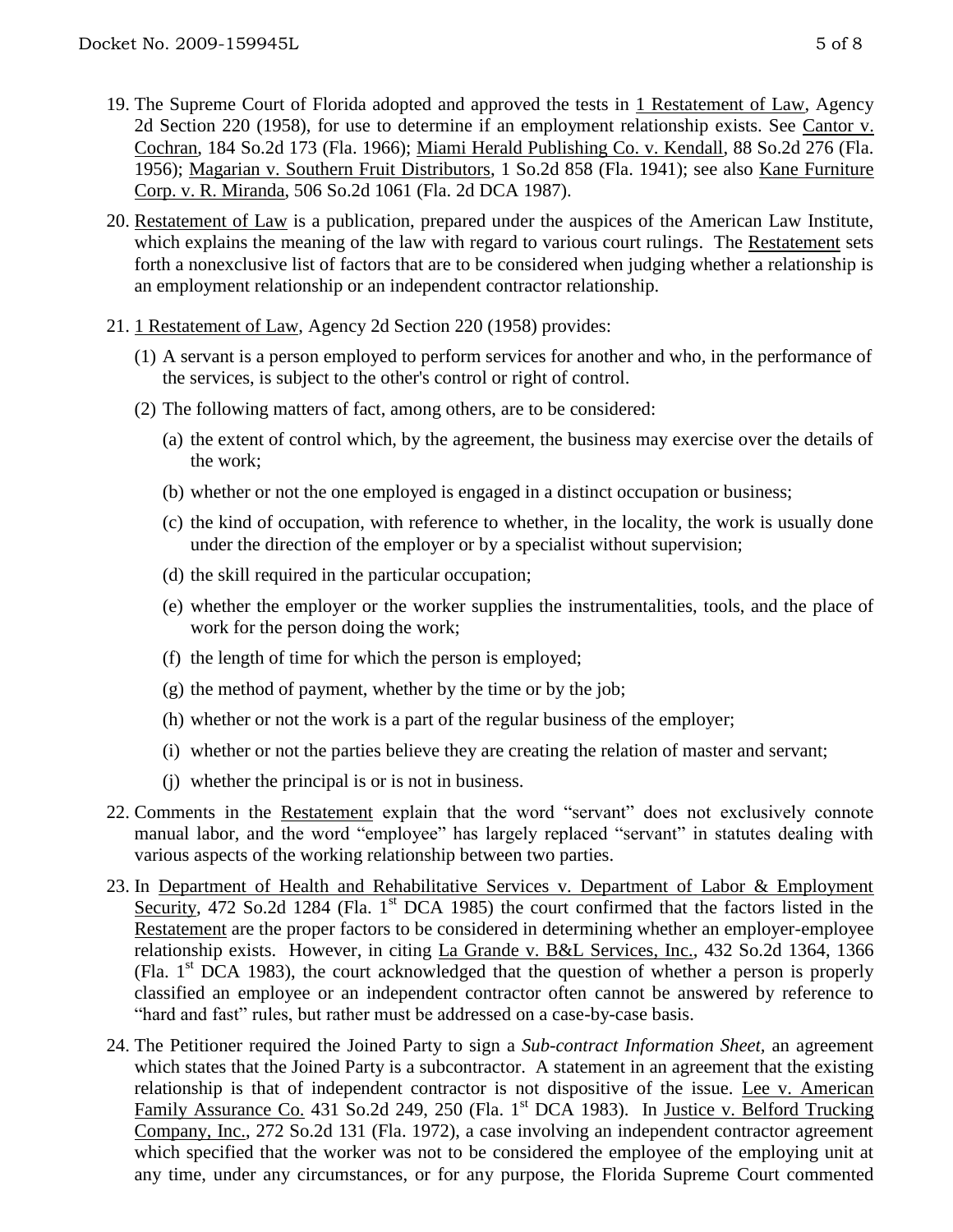"while the obvious purpose to be accomplished by this document was to evince an independent contractor status, such status depends not on the statements of the parties but upon all the circumstances of their dealings with each other."

- 25. The Petitioner's business is the cleaning of condominiums and residences. Initially, the Joined Party worked for the Petitioner as a cleaner but was later promoted to the position of supervisor over the cleaners. As a supervisor the Joined Party was responsible for supervising the cleaners and checking their work. Whether the Joined Party did the actual cleaning or supervised the other cleaners, her work was an integral and necessary part of the Petitioner's business.
- 26. The Joined Party performed services exclusively for the Petitioner. She was required to personally perform the work and could not hire others to perform the work for her. Everything that was needed to perform the work, with the exception of transportation, was provided by the Petitioner. The Joined Party was not at risk of suffering a financial loss from performing services. The Joined Party did not have an occupational license, did not have liability insurance, and did not advertise her services. The Joined Party was not involved in a business that was separate and distinct from the Petitioner's business.
- 27. The Petitioner provided initial training for the Joined Party. The work performed by the Joined Party for the Petitioner did not require any special skill or knowledge. The greater the skill or special knowledge required to perform the work, the more likely the relationship will be found to be one of independent contractor. Florida Gulf Coast Symphony v. Florida Department of Labor & Employment Sec., 386 So.2d 259 (Fla. 2d DCA 1980)
- 28. The Petitioner determined the method and rate of pay. The Petitioner determined the days and hours of work. Although the Petitioner did not withhold payroll taxes from the pay, the lack of payroll tax withholding, standing alone, does not establish an independent contractor relationship.
- 29. The Joined Party performed services exclusively for the Petitioner for a period of over one year. Either party could terminate the relationship at any time without incurring liability. These facts reveal the existence of an at-will relationship of relative permanence. The Petitioner terminated the Joined Party due to attendance issues in December 2008. In Cantor v. Cochran, 184 So.2d 173 (Fla. 1966), the court in quoting 1 Larson, Workmens' Compensation Law, Section 44.35 stated: "The power to fire is the power to control. The absolute right to terminate the relationship without liability is not consistent with the concept of independent contractor, under which the contractor should have the legal right to complete the project contracted for and to treat any attempt to prevent completion as a breach of contract."
- 30. The Joined Party was supervised by the Petitioner. The Petitioner controlled what work was performed, when it was performed, and how it was performed. In Adams v. Department of Labor and Employment Security, 458 So.2d 1161 (Fla. 1st DCA 1984), the Court held that if the person serving is merely subject to the control of the person being served as to the results to be obtained, he is an independent contractor. If the person serving is subject to the control of the person being served as to the means to be used, he is not an independent contractor. It is the right of control, not actual control or interference with the work which is significant in distinguishing between an independent contractor and a servant. The Court also determined that the Department had authority to make a determination applicable not only to the worker whose unemployment benefit application initiated the investigation, but to all similarly situated workers.
- 31. It is concluded that the services performed for the Petitioner by the Joined Party and other individuals as housekeeping cleaners and or housekeeping cleaner supervisors constitute insured employment.
- 32. In its proposed conclusions of law the Petitioner cites Chapter 440, Florida Statutes, for the definitions of "employee" and "Independent Contractor." Chapter 440 is the Florida Workers'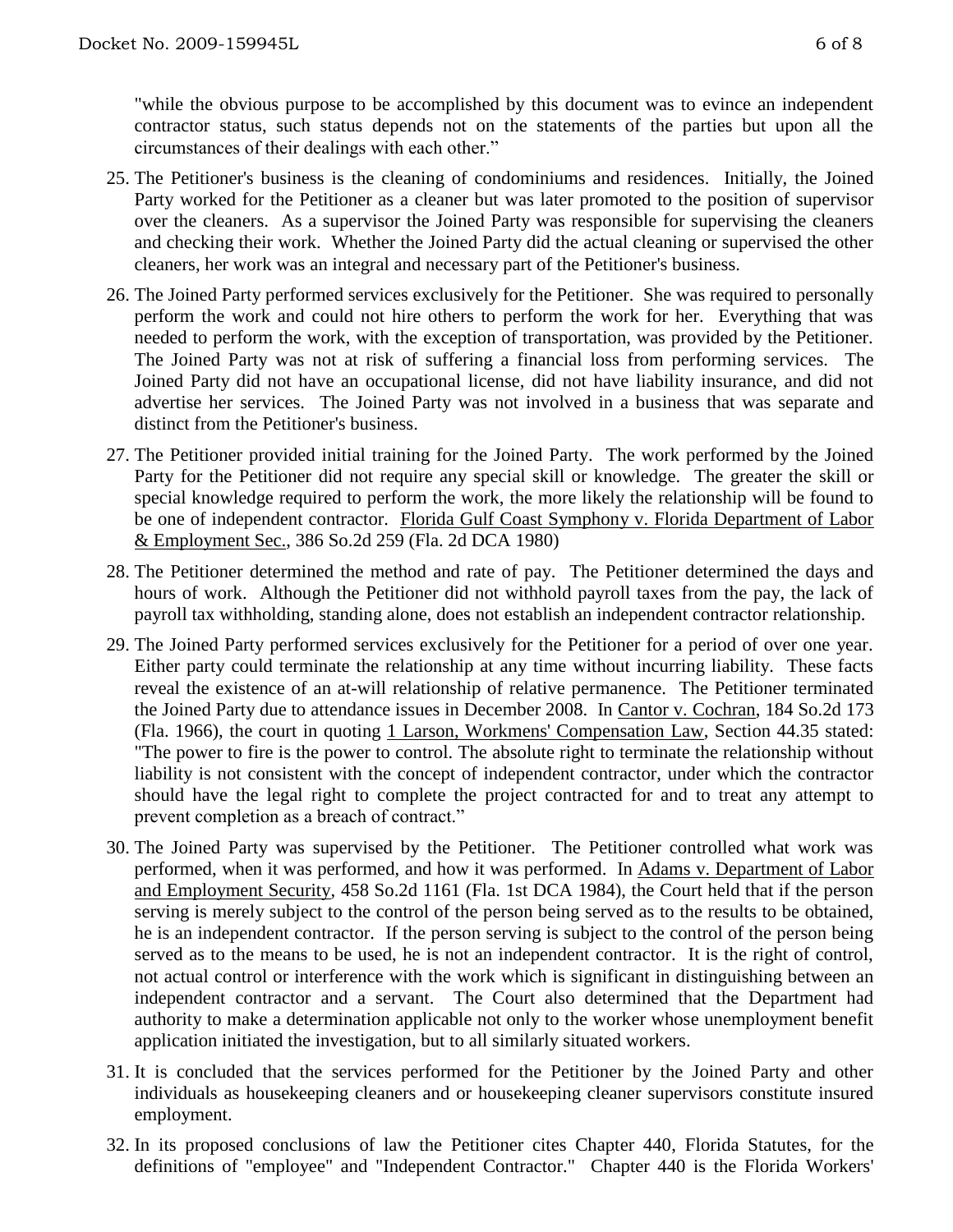Compensation Law and does not govern whether an employing unit is subject to the requirements of the Florida Unemployment Compensation Law, Chapter 443, Florida Statutes. Therefore, the Petitioner's proposed conclusion is respectfully rejected.

- 33. Section 443.141(2)(c), Florida Statutes, provides:
	- (c) *Appeals.*--The Agency for Workforce Innovation and the state agency providing unemployment tax collection services shall adopt rules prescribing the procedures for an employing unit determined to be an employer to file an appeal and be afforded an opportunity for a hearing on the determination. Pending a hearing, the employing unit must file reports and pay contributions in accordance with s. 443.131. (emphasis supplied)
- 34. Rule 60BB2.025(1), Florida Administrative Code, provides:
	- (b) Each quarterly report must:
		- 1. Be filed with the Department of Revenue by the last day of the month following the calendar quarter to which the report applies, except for reports filed by electronic means, which are to be filed as provided in Rule 60BB-2.023, F.A.C. However, an employer reporting for the first time is authorized 15 consecutive calendar days from the notification of liability to submit reports for previous calendar quarters without incurring penalty charges; and
		- 2. Be filed for each calendar quarter during which the employer was liable, even if no contributions are payable. If there was no employment during the calendar quarter to which the report applies, the report must be completed to so reflect.
- 35. Section 443.141, Florida Statutes provides:
	- (1) Past Due Contributions and Reimbursements.
		- (a)Interest*.* Contributions or reimbursements unpaid on the date due shall bear interest at the rate of 1 percent per month from and after that date until payment plus accrued interest is received by the tax collection service provider, unless the service provider finds that the employing unit has or had good reason for failure to pay the contributions or reimbursements when due. Interest collected under this subsection must be paid into the Special Employment Security Administration Trust Fund.
	- (b) Penalty for delinquent reports.
		- 1. An employing unit that fails to file any report required by the Agency for Workforce Innovation or its tax collection service provider, in accordance with rules for administering this chapter, shall pay to the tax collection service provider for each delinquent report the sum of \$25 for each 30 days or fraction thereof that the employing unit is delinquent, unless the agency or its service provider, whichever required the report, finds that the employing unit has or had good reason for failure to file the report.
- 36. The determination of October 14, 2009, notified the Petitioner that the Petitioner was required to submit quarterly reports and to pay tax on the wages of the workers, pending the outcome of the written protest. The Petitioner has not complied. Thus, the quarterly tax reports are delinquent and are subject to late filing penalties.
- 37. Section 443.141(2), Florida Statutes, provides:
	- (a) *Failure to make reports and pay contributions.*--If an employing unit determined by the tax collection service provider to be an employer subject to this chapter fails to make and file any report as and when required by this chapter or by any rule of the Agency for Workforce Innovation or the state agency providing tax collection services, for the purpose of determining the amount of contributions due by the employer under this chapter, or if any filed report is found by the service provider to be incorrect or insufficient, and the employer, after being notified in writing by the service provider to file the report, or a corrected or sufficient report,